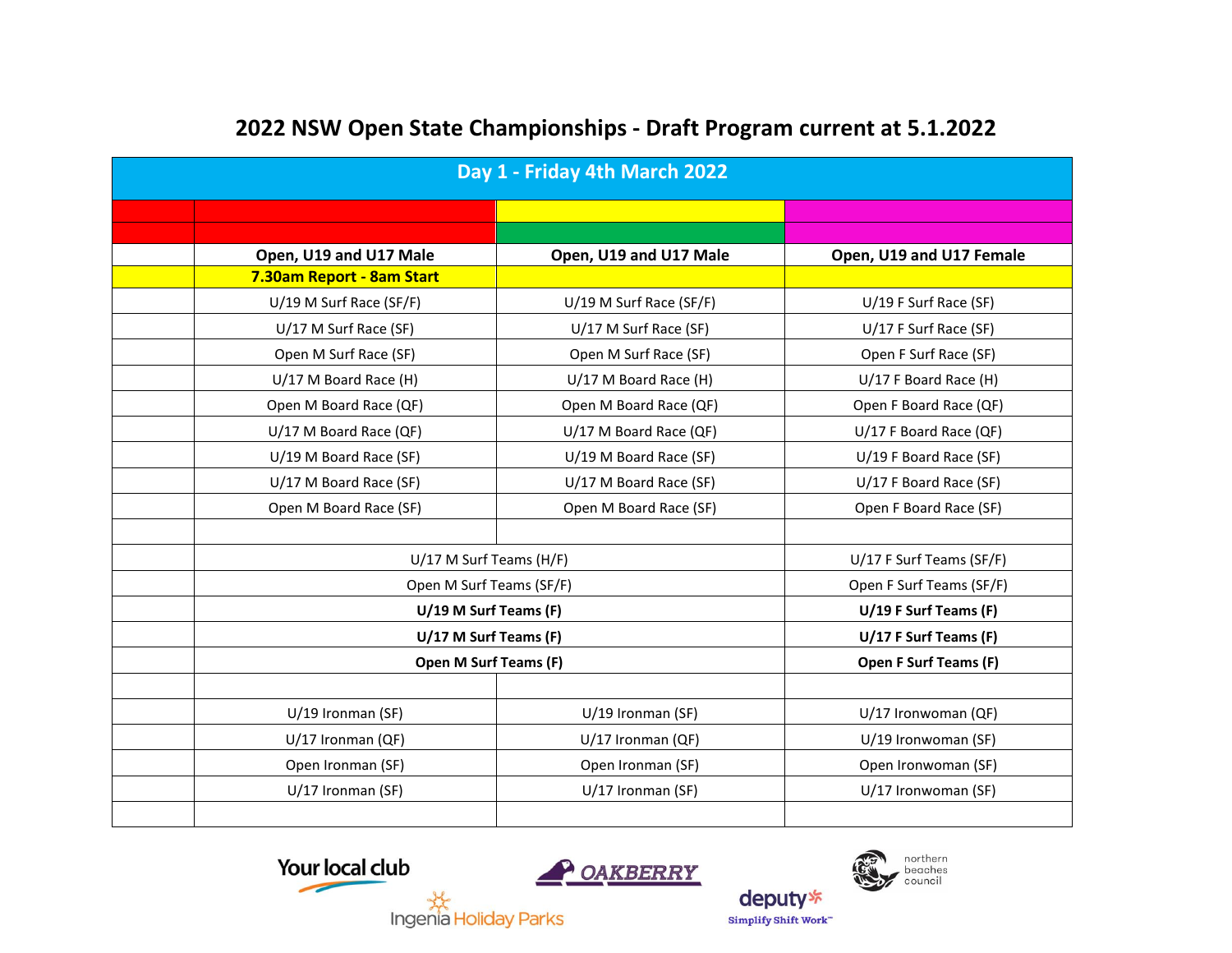| U/17 M Ski Race (H)                                                             | U/17 M Ski Race (H)       | $U/17$ F Ski Race (QF)      |
|---------------------------------------------------------------------------------|---------------------------|-----------------------------|
| Open M Ski Race (H)                                                             | Open M Ski Race (H)       | Open F Ski Race (QF)        |
| U/17 M Ski Race (QF)                                                            | U/17 M Ski Race (QF)      | U/19 F Ski Race (SF)        |
| U/19 M Ski Race (QF)                                                            | U/19 M Ski Race (QF)      | U/17 F Ski Race (SF)        |
| Open M Ski Race (QF)                                                            | Open M Ski Race (QF)      | Open F Ski Race (SF)        |
| U/17 M Ski Race (SF)                                                            | U/17 M Ski Race (SF)      |                             |
| U/19 M Ski Race (SF)                                                            | U/19 M Ski Race (SF)      |                             |
| Open M Ski Race (SF)                                                            | Open M Ski Race (SF)      | U19 Mixed Double Ski (SF/F) |
|                                                                                 |                           | U19 Mixed Double Ski (F)    |
|                                                                                 |                           | Open Mixed Double Ski (H)   |
| Please note that we will be running heats together (age groups) so bring enough | Open Mixed Double Ski (F) |                             |
| reels and prepare enough crew for all your competitors.                         |                           |                             |
| U17 Male Surf Belt (H)                                                          |                           |                             |
| U17 Female Surf Belt (H)                                                        |                           |                             |
| Open Male Surf Belt (H)                                                         |                           |                             |
| Open Female Surf Belt (H)                                                       |                           |                             |
| U19 Male Surf Belt (H)                                                          |                           |                             |
| U19 Female Surf Belt (H)                                                        |                           |                             |
| U17 Male Surf Belt (F)                                                          |                           |                             |
| U17 Female Surf Belt (F)                                                        |                           |                             |
| U19 Male Surf Belt (F)                                                          |                           |                             |
| U19 Female Surf Belt (F)                                                        |                           |                             |
| Open Male Surf Belt (F)                                                         |                           |                             |
| <b>Open Female Belt (F)</b>                                                     |                           |                             |



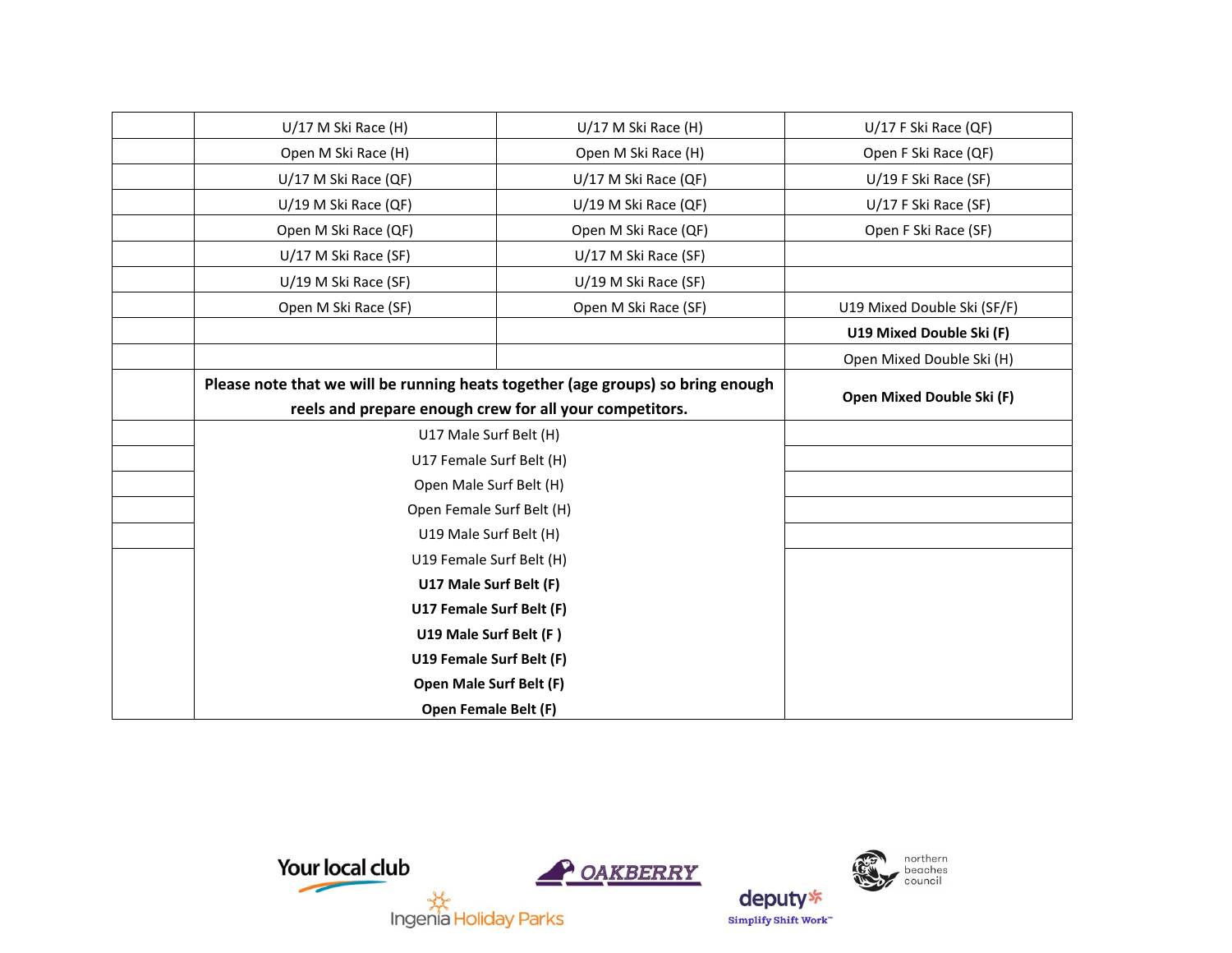| Day 2 - Saturday 5th March 2022 |                           |                           |                                |                                         |
|---------------------------------|---------------------------|---------------------------|--------------------------------|-----------------------------------------|
|                                 |                           |                           |                                |                                         |
|                                 |                           |                           |                                |                                         |
|                                 | Open, U19 and U17 Male    | Open, U19 and U17 Male    | Open, U19 and U17 Female       | <b>Beach</b>                            |
|                                 | 7.15am Report             | 7.30am Report             | 7.30am Report                  | 7:00 Report                             |
|                                 | <b>8am Start</b>          | <b>8am Start</b>          | <b>8am Start</b>               | <b>7.30 Start</b>                       |
|                                 |                           |                           |                                | U17/U19/Open 2km Run M&F                |
|                                 |                           |                           |                                | U17/U19/Open 1K Relay M&F               |
|                                 |                           |                           |                                | <b>Heats 9:00 Report</b>                |
|                                 |                           |                           |                                | <b>9.30 Start</b>                       |
|                                 |                           |                           |                                | 9:30am U19 Female/Male Sprints          |
|                                 | U/19 M Board Relay (SF/F) | U/19 M Board Relay (SF/F) | U/19 F Board Relay (SF/F)      | (Go Straight to Final)                  |
|                                 | U/17 M Board Relay (SF)   | U/17 M Board Relay (SF)   | U/17 F Board Relay (SF)        | 9:30am U17 Female/Male Sprints (QF)     |
|                                 | Open M Board Relay (SF)   | Open M Board Relay (SF)   | Open F Board Relay (SF)        | 9:50am Open Female/Male Sprints (SF/QF) |
|                                 | U/19 M Board Relay (F)    |                           | U/19 F Board Relay (F)         | 10:10am U17 Female/Male Sprints (SF)    |
|                                 | U/17 M Board Relay (F)    |                           | U/17 F Board Relay (F)         | 10:35am Open Male Sprints (SF)          |
|                                 | Open M Board Relay (F)    |                           | Open F Board Relay (F)         |                                         |
|                                 |                           |                           |                                |                                         |
|                                 | U/17 M Board Rescue (H)   | U/17 M Board Rescue (H)   | U/17 F Board Rescue (QF)       | <b>Finals</b>                           |
|                                 | Open M Board Rescue (QF)  | Open M Board Rescue (QF)  | U/19 F Board Rescue (SF)       | 11:05am U19 Female / Male Sprints       |
|                                 | U/17 M Board Rescue (QF)  | U/17 M Board Rescue (QF)  | U/17 F Board Rescue (SF)       | 11:15am U17 Female/Male Sprints         |
|                                 | U/19 M Board Rescue (SF)  | U/19 M Board Rescue (SF)  | Opens F Board Rescue (SF)      | 11:25am Open Female/Male Sprints        |
|                                 | U/17 M Board Rescue (SF)  | U/17 M Board Rescue (SF)  | U/17 Board Rescue (SF)         |                                         |
|                                 | Open M Board Rescue (SF)  | Open M Board Rescue (SF)  | U/19 F Board Rescue (F)        | <b>Beach Sprint Relays</b>              |
|                                 | U/19 M Board Rescue (F)   |                           | U/17 Board Rescue (F)          | 12:05pm U19 Female/Male Relay (F)       |
|                                 | U/17 M Board Rescue (F)   |                           | <b>Open F Board Rescue (F)</b> | 12:10pm U17 Female/Male Relay (F)       |
|                                 | Open M Board Rescue (F)   |                           |                                | 12:20pm Open Female/Male Relay (F)      |
|                                 |                           |                           |                                |                                         |





northern<br>beaches<br>council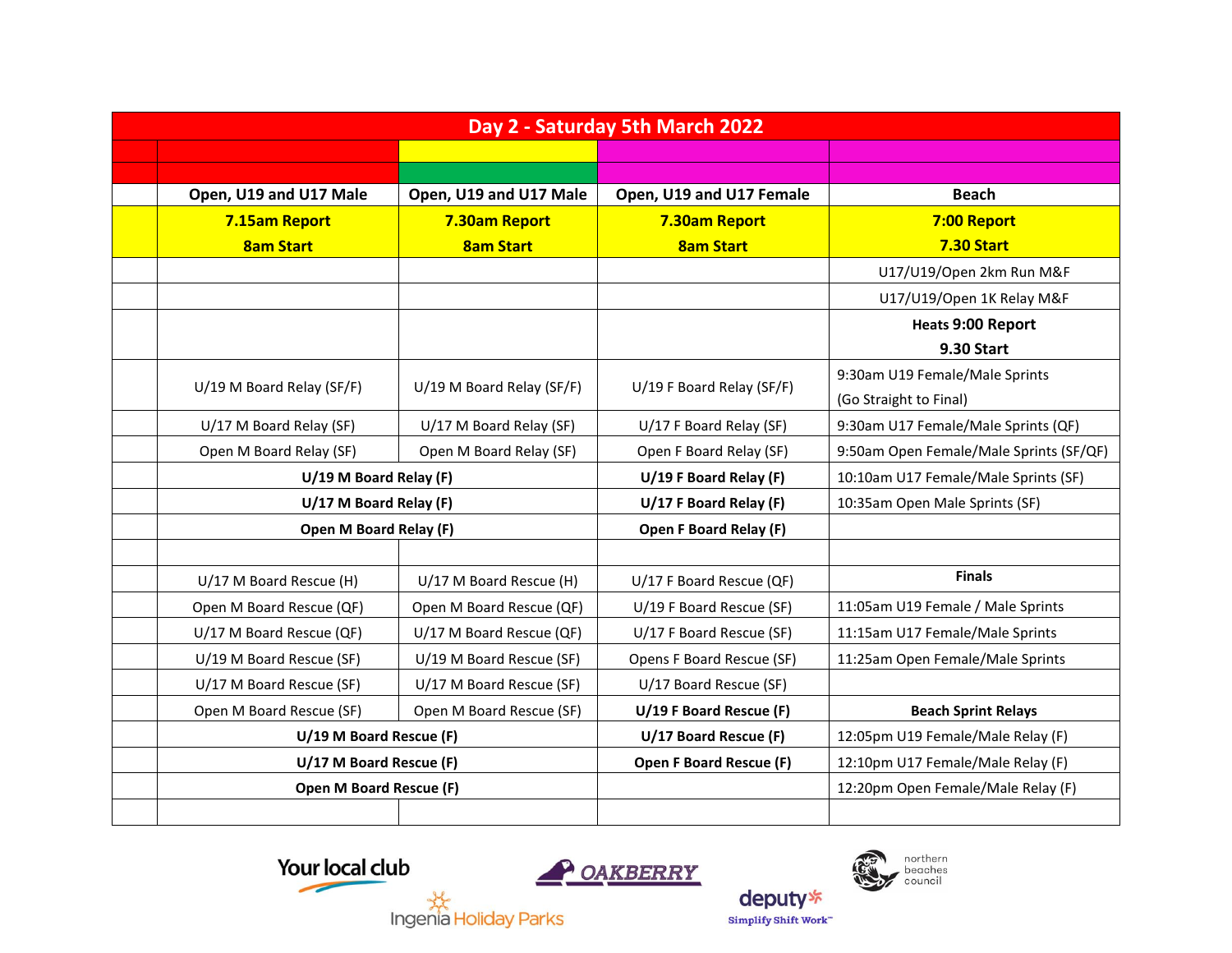| U19 M Rescue Tube Rescue (F)                                                         |                            | U19 F Rescue Tube Rescue (F)  | <b>Beach Sprint Mixed Relays</b>           |
|--------------------------------------------------------------------------------------|----------------------------|-------------------------------|--------------------------------------------|
| Open M Rescue Tube Rescue (F)                                                        |                            | Open F Rescue Tube Rescue (F) | 12:55pm U19 Female/Male Mixed Relay (F)    |
|                                                                                      |                            | U/19 F Taplin Relay (SF/F)    | 1:00pm U17 Female/Male Mixed Relay (F)     |
| U/19 M Taplin Relay (SF/F)                                                           | U/19 M Taplin Relay (SF/F) | U/17 F Taplin Relay (SF/F)    | 1:05pm Open Female/Male Mixed Relay<br>(F) |
| U/17 M Taplin Relay (SF/F)                                                           | U/17 M Taplin Relay (SF/F) | Open F Taplin Relay (SF)      |                                            |
| Open M Taplin Relay (SF)                                                             | Open M Taplin Relay (SF)   | U/19 F Taplin Relay (F)       |                                            |
| U/19 M Taplin Relay (F)                                                              |                            | U/17 F Taplin Relay (F)       | <b>Beach Flags</b>                         |
| U/17 M Taplin Relay (F)                                                              |                            |                               | 1:30pm U19 Female / Male                   |
| Open Mixed Taplin Relay (SF)                                                         |                            | U/19 F Double Ski (SF)        | 1:30pm U17 Female / Male                   |
|                                                                                      |                            | Open F Double Ski (SF)        | 2:00pm Open Female / Male                  |
| U/19 M Ski Relay (SF/F)                                                              | U/19 M Ski Relay (SF/F)    | U19 Double Ski (F)            |                                            |
| U/17 M Ski Relay (SF/F)                                                              | U/17 M Ski Relay (SF/F)    | Open F Double Ski (F)         |                                            |
| Open M Ski Relay (SF)                                                                | Open M Ski Relay (SF)      |                               |                                            |
| U/19 M Ski Relay (F)                                                                 |                            | U/19 F Ski Relay (SF/F)       |                                            |
| U/17 M Ski Relay (F)                                                                 |                            | U/17 F Ski Relay (SF/F)       |                                            |
| Open M Ski Relay (F)                                                                 |                            | Open F Ski Relay (SF)         |                                            |
| Open M Double Ski (H)                                                                | Open M Double Ski (H)      | U/19 F Ski Relay (F)          |                                            |
| U/19 M Double Ski (SF/F)                                                             | U/19 M Double Ski (SF/F)   | U/17 F Ski Relay (F)          |                                            |
| Open M Double Ski (SF)                                                               | Open M Double Ski (SF)     | Open F Ski Relay (F)          |                                            |
| U/19 M Double Ski (F)                                                                |                            |                               |                                            |
| Open M Double Ski (F)                                                                |                            |                               |                                            |
| Lifesaver Relay (H) (results will go to NSW Surf Boat<br>Championships for Boat leg) |                            |                               |                                            |



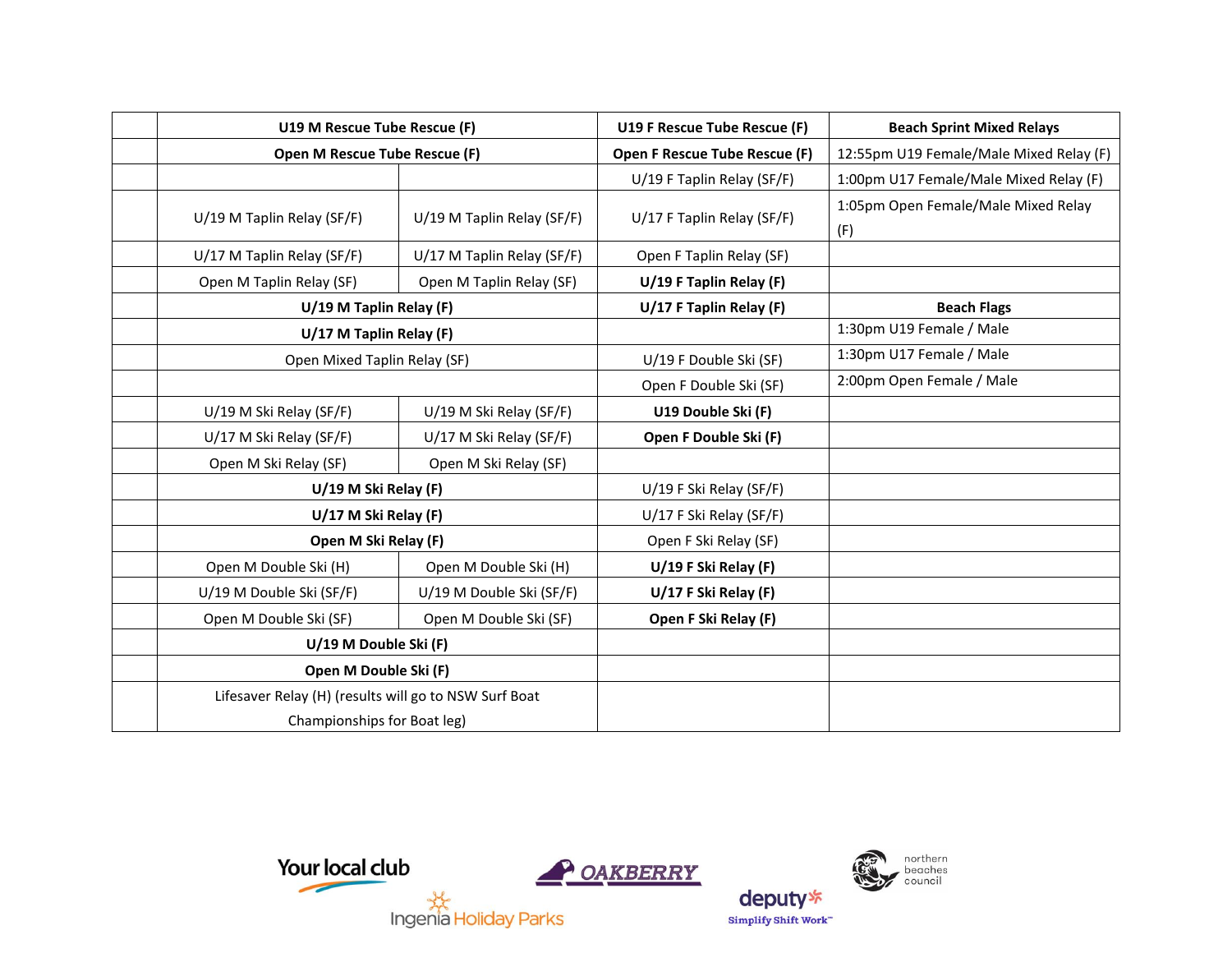| Day 3 - Sunday 6th March 2022 |                                   |  |  |
|-------------------------------|-----------------------------------|--|--|
|                               |                                   |  |  |
|                               |                                   |  |  |
|                               | <b>Start time to be confirmed</b> |  |  |
|                               | March Past - Open, U23 and U17    |  |  |
|                               | U19 Male Ski Race (F)             |  |  |
|                               | U19 Female Ski Race (F)           |  |  |
|                               | U17 Male Ski Race (F)             |  |  |
|                               | U17 Female Ski Race (F)           |  |  |
|                               | Open Male Ski Race (F)            |  |  |
|                               | Open Female Ski Race (F)          |  |  |
|                               | U19 Male Surf Race (F)            |  |  |
|                               | U19 Female Surf Race (F)          |  |  |
|                               | U17 Male Surf Race (F)            |  |  |
|                               | U17 Female Surf Race (F)          |  |  |
|                               | Open Male Surf Race (F)           |  |  |
|                               | Open Female Surf Race (F)         |  |  |
|                               | U19 Male Board Race (F)           |  |  |
|                               | U19 Female Board Race (F)         |  |  |
|                               | U17 Male Board Race (F)           |  |  |
|                               | U17 Female Board Race (F)         |  |  |
|                               | Open Male Board Race (F)          |  |  |
|                               | Open Female Board Race (F)        |  |  |
|                               | U19 Ironman (F)                   |  |  |
|                               | U19 Ironwoman (F)                 |  |  |
|                               | U17 Ironman (F)                   |  |  |
|                               | U17 Ironwoman (F)                 |  |  |
|                               | Open Ironman (F)                  |  |  |